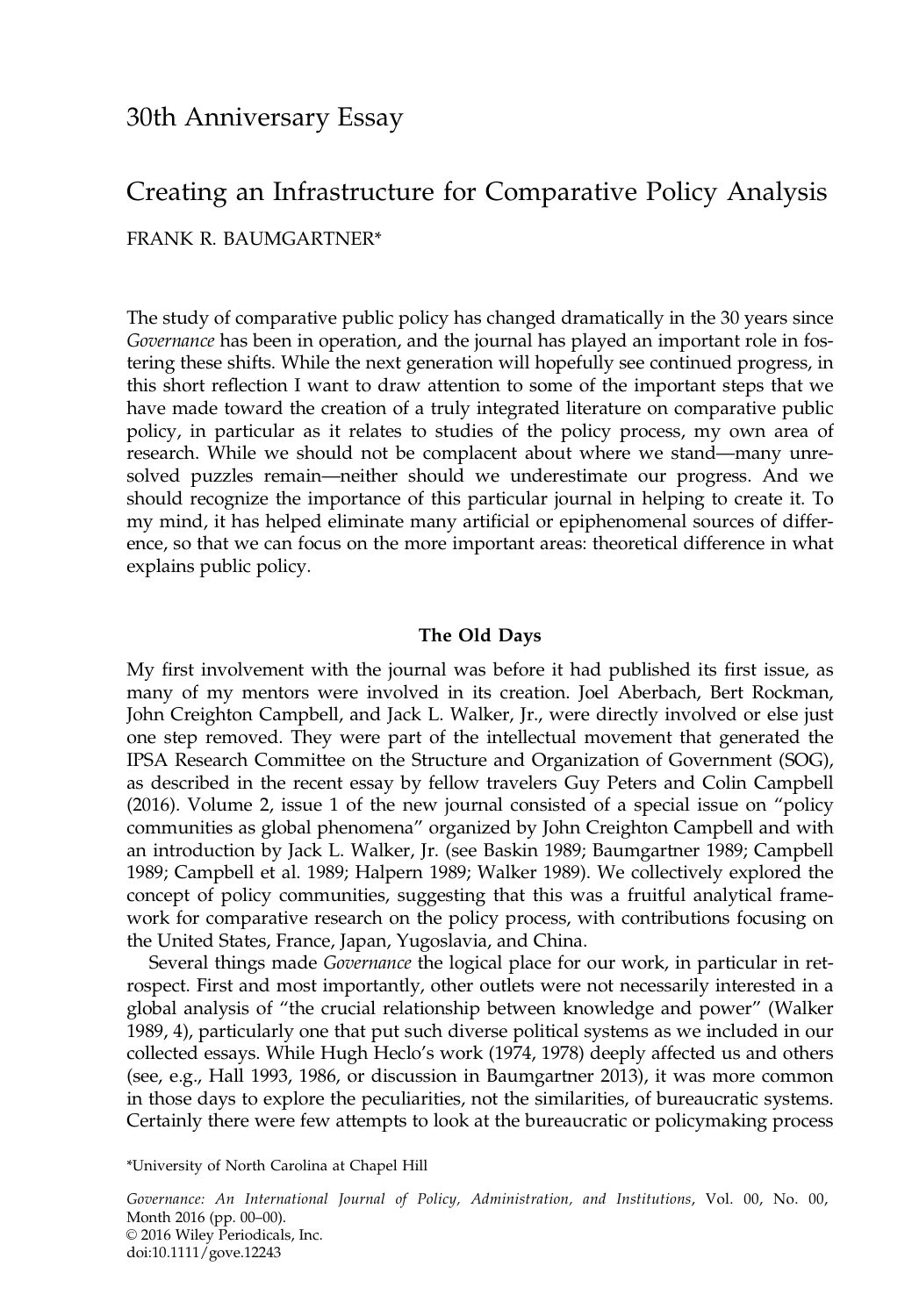within Chinese or other communist systems and suggest there were similarities to how things work in Western democracies.

Even more than being divided between those studying Western countries and others, each national community of scholars had developed its own set of compelling research questions (or questions that seemed compelling to them, in any case). For example, French scholars focused (with good reason) on the particular training systems, social recruitment, and powers of the elite civil service grands corps de l'État (e.g., see Suleiman 1974). Perhaps the dominant way of discussing state–group relations, or policymaking in general, was the "pluralism–corporatism" debate, suggesting that each political system could be characterized by a national style of group–state relations, and that these established patterns determined the structure of the policy process in each state (see Lijphart 1968, 1969; Richardson 1982; Schmitter 1974, Schmitter and Lehmbruch 1979). Woe to the young scholar who might suggest that there are more commonalities than differences, that in each political system there must be a mechanism for the translation of knowledge to power, for the crucial role of bureaucratic elites in this process, for the informal mechanisms by which those "inside and around government" (see Kingdon 1984) with expert knowledge about the details of this or that public policy communicate with each other. The style of research more common at the time emphasized the peculiarities of each national style of policymaking, and we learned much from these works, of course. But each nation was its own intellectual island.

If geography constituted one dimension of limited generalizability, issue focus was another. Even those who were explicitly comparative in their research (i.e., looking at multiple countries) most often were focused on just one policy domain. And a large percentage of the comparative policy work that was done focused on just a few prominent areas central to the "welfare state." For example, a number of comparative scholars focused on the differential development of the welfare state in various countries, on the consequences of the different scales of the welfare state systems, or their different organizational structures. (For a smattering of such studies see Arts and Gelissen 2010; Esping-Andersen 1990; Hall and Soskice 2001; Katzenstein 1985). Similarly, important work was often done comparing single issues across different countries, as with Wilsford's (1991) study of the medical profession in two states, Immergut's broader study of health-care systems (1992), or such areas as the comparative study of pension systems (see Immergut, Anderson, and Schulze, 2007); of course this list could go on as there are many domain-specific comparisons or entire research communities surrounding immigration, energy, heath, transport, and other policies too numerous to mention.

The field of public policy within the U.S. academic discipline was also deeply divided by the tendency of scholars to invest in the "local knowledge" necessary to be a true expert on any given public policy. It makes no sense, however, to have a theory of energy policy that cannot apply to transport, with still a third needed for immigration or drug control (see Baumgartner and Jones 1993, Appendix B; 2015; Jones and Baumgartner 2005). While there is much to be learned from the deep knowledge of the development and histories of individual public policies in particular countries, those who were present at the creation of Governance were seeking a different level of theory building and conceptualization.

The search for common patterns, as opposed to intellectual silos buttressed by particularistic communities of scholars each focused on a different set of policy questions taken for granted within their own systems (be these national or policy specific within a country), but untested out of it, was perhaps what Governance represented more than anything. Similar to its parent organization, the SOG, those involved in the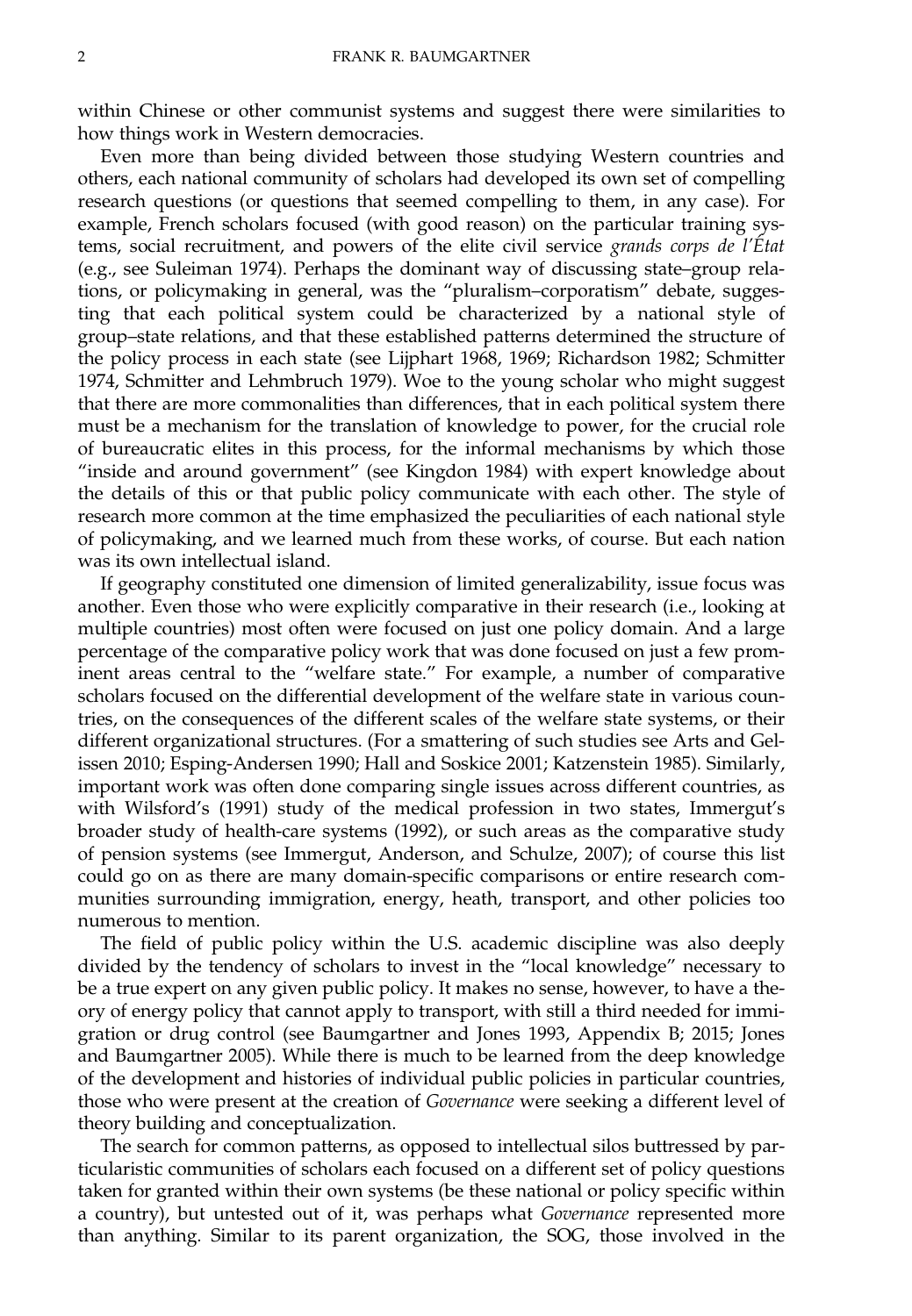journal were fundamentally interested in going outside their own national comfort zones to explore international patterns and to explain why the policy process, or policy outcomes, differed, and to what effect. Within each national political science community, perhaps nowhere more so than in the United States, attention stopped at the water's edge. SOG was the home for those seeking greater generalization.

Whereas the U.S. literature on policy communities had developed with reference to the "cozy relations" between individuals outside of government and those with control of institutional levers inside of government (see, e.g., Bentley 1908; Cater 1964; Freeman 1955; Griffith 1939; Lowi 1964, 1969), this later developed into Heclo's (1978) concept of an issue network. By this point, a new literature was developing pointing to the similarities in certain elements of the policy process, emphasizing the informal norms and immutable factors of human relations that might be in common across systems (such as the difference between policy experts—those with detailed or technical knowledge—and political leaders), and the common dynamics in their relations no matter what formal institutions might structure their relations. So, for example, Aberbach, Putnam, and Rockman (1981) surveyed high civil servants as well as elected officials in many countries, finding important differences to be sure but also many common elements in the nature of their interactions. The key innovation here was to ask common questions and to implement cross-national research projects that would allow (but not force) commonalities to be discovered. And if there were differences, perhaps they could be explained with reference to systematic patterns rather than merely enumerated as a reminder of how peculiar a given country or policy area might be.

It seems quaint to suggest that the search for theoretically driven difference should motivate our research projects. But Governance was created to help foster and promote those types of research projects that did just this. It filled an important gap in the literature. In the next section I use some of my own experiences to illustrate this point.

## From the PAP to the CAP

When Bryan Jones and I completed Agendas and Instability (Baumgartner and Jones 1993), we felt satisfied with an important book, but interested to know whether what we had found through our longitudinal studies of nine different public policies would generalize to other policy domains or could be the basis of a general theory of U.S. politics or politics more generally. In an appendix to that book we explored some of the dangers of statistical modeling of the time-series dynamics associated with agenda dynamics and policy change: a model that describes well the dynamics for domain A is virtually useless when applied in domain B. To explore this puzzle, we decided to embark on a huge data collection project, the Policy Agendas Project, or PAP [\(www.policyagendas.org](http://www.policyagendas.org)). Today, this project makes available over a million observations relating to the policy objects of attention in the U.S. government from 1947 to somewhere near the current year. (Unfortunately, we are never quite up to date.) From these efforts, a number of interesting patterns have emerged, which we have explored in various books (most recently Baumgartner and Jones 2015).

We think we have discovered some important commonalities across all areas of U.S. politics. However, in creating our database, we have also had another goal: to create an infrastructure. That is, by generating the databases associated with the PAP, or now the CAP, we have sought to offer a "subsidy" to our fellow policy scholars who may have no interest in following our particular theoretical interests. Any scholar who wants to trace the history of U.S. government attention to any particular topic might do well to start with a perusal of our Web site, since it shows, after a few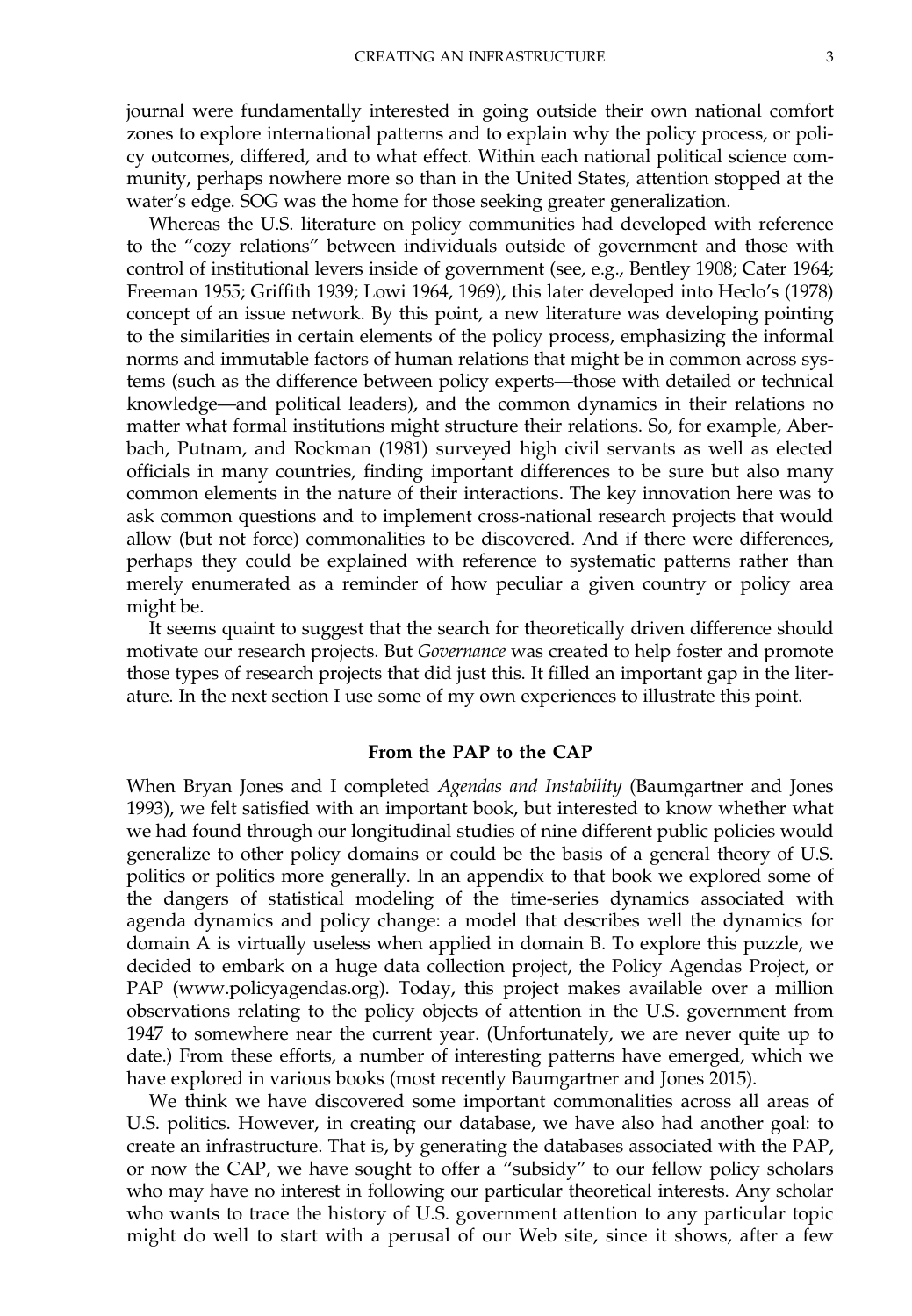mouse clicks, the trace of hearings, bills, executive orders, or other factors across any or all the topics of public policy where the U.S. government has been active. No matter what the topic, we can easily see when it became the object of significant government concern; while our interest has been in general patterns, the site is more often used for case studies. The "open access" nature of our policy databases, and our desire to encourage those who might be from different intellectual traditions to use them, comes from our hope that more progress would be possible in the literature if each boat did not rest on its own bottom. That is, if we have differences, but our studies are founded in the same empirical points of reference, then at least we will know that our differences are real. But in the past too often it seemed that those following different intellectual traditions also used a completely different vocabulary. While we certainly have not solved the vocabulary problem, the wide availability and use of our databases allow a set of common empirical reference points.

The U.S. project has continued to expand over time and into more and more areas of U.S. government activity. While we started with a focus on Congress, looking at hearings and laws, we have now made considerable progress in looking at the judiciary and the executive branches, with the help of many collaborators. But the most important extensions to the PAP have been overseas. The Comparative Agendas Project, or CAP ([www.comparativeagendas.net\)](http://www.comparativeagendas.net), is more of a network or a set of franchised operations than it is a single project.

With generous support from many national science agencies as well as the European Science Foundation, this network has created databases reflecting government activities across all areas of public policy in over a dozen different countries, with the list growing each year. Our databases share a common method of classifying the topics of public policy activity (so that a Spanish Parliamentary question about fisheries production is coded the same as a similar question in Denmark, Hungary, Brazil, Hong Kong, or Canada), but make use of nation-specific indicators of government activity and cover different time periods in each country. The first goal, however, has been achieved: to create a common set of databases reflecting the most important indicators of government activities (laws, parliamentary activities, executive branch actions), media attention, and budgetary allocations over long periods of time for a wide variety of countries. With a common topic codebook, we can quickly and easily assess how much attention a given country has paid to a given policy issue, and we can compare across countries, across issues, across time, or across the institutions of public policy.

The CAP does not represent the end of any single research project; rather, it should represent the beginning. Like a large-scale telescope made possible by the collaboration of many national efforts, it enables a scholar to study a new topic previously inaccessible. It does not tell the scholar what theoretical perspective to adopt or what question to ask. But it does provide data that can provide the first few steps in the research process. Our goal is that this will encourage a new, more ambitious, and large-scale-type of comparison of public policy.

Our experience in helping to encourage the growth of the CAP has illustrated the vast differences that have affected the field of comparative public policy in the years since Governance has been in operation. To create the CAP would have been impossible in the 1980s. In doing it over the past 10 years, however, we found a set of scholars trained in many countries outside the United States who were conversant with the same methodological traditions that we knew. We found a tremendous desire to be integrated into a single international network of scholars, not to be isolated into a national political science community. We found that the results of many years of ECPR and EU policies had truly created a pan-European and certainly a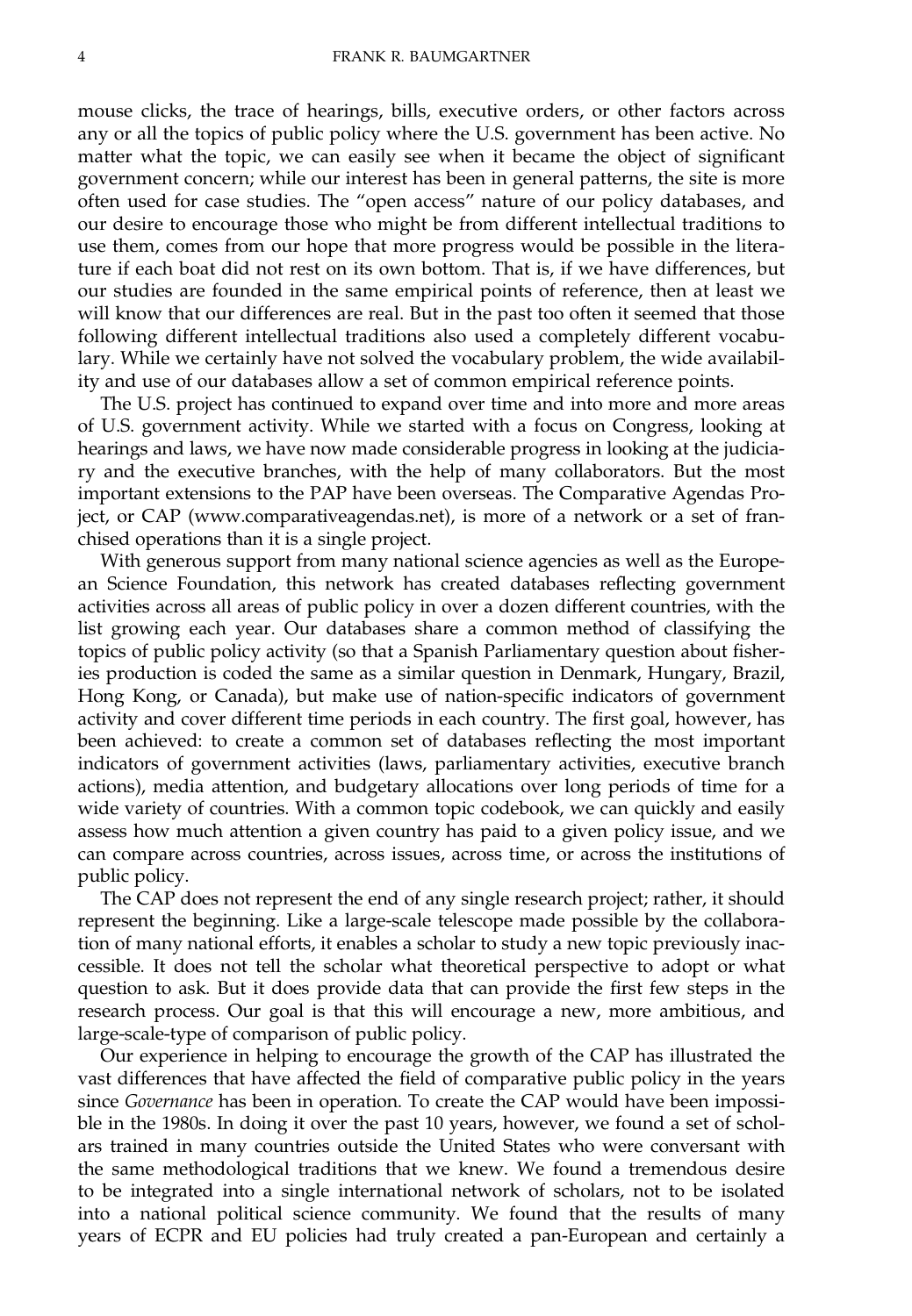cross-national research tradition in every country, including the larger countries such as Germany, France, and Spain, which previously had been home to such large national political science communities that there had been less need, desire, or experience with international and systematic cross-national comparison. Scholars from Asia, Latin America, the Middle East, former Soviet states in eastern, and central Europe have joined in. So the community of scholars associated with the CAP, like that associated with Governance, is trending toward the global, rather than focusing only on a narrow segment of advanced industrial countries. As we think of the purpose of theory testing and generalization, these trends could not be more welcome.

Governance emerged from a research group of the IPSA at a time when the substantive topics of research, methodological traditions and approaches, publication outlets, and theoretical perspectives most common, say, within the American Political Science Association, the British Political Science Association, the French AFSP (Association Française de Science Politique), or in other national conventions (or in their associated professional journals) were distinct. While there was some overlap, each national group had a powerful identity, and that identity carried over into forms of training, theoretical questions, the most prominent touchstones in the literature, and other elements of scholarship. Today, we see a completely different world. The APSA is no longer just American; indeed, the editors of its flagship journal, the American Political Science Review, are based in Europe as of January 2017. The ECPR is not only European, and the national organizations are no longer so focused only on their own country's politics, or their own country's political science. Governance has been a large part of this. The ECPR and the European Science Foundation have probably done more than any other set of institutions to encourage, if not mandate, that research questions in political science, and research teams seeking funding or recognition, address issues that bring together, rather than keep apart, scholars of various countries. With these changes, intellectual traditions have been revised as well. To an extent unimagined at the founding of *Governance*, there is something much closer to a single community of scholars looking at public policy and public administration through common theoretical perspectives today. Our creation of the CAP has been a product of these changes; it could not have happened without them.

#### From Division to Commonality

Thirty years in, those who helped create and nuture Governance can take some credit for the transition of a field that was once distinguished by considerable division into one that now can claim a significant amount of commonality. Those divisions were national, paradigmatic, based on policy domains, and often simply idiosyncratic. Today, some of these divisions remain (perhaps most strongly by policy domain). But the strong paradigmatic differences and distinct theoretical and empirical traditions that separated policy scholars working in different national contexts have been significantly chipped away. Today we see no theoretical utopia, to be sure, but still we can recognize much more of a common focus on understanding the basic commonalities of the policy process and administrative behavior. We collectively are much more often engaged in exploring the reasons for difference as well as the impact of different institutional, cultural, or political factors on important policy outcomes. The SOG and Governance have played an important role in fostering a common language and encouraging a broad, diverse, international, and leaderless network of scholars to coordinate their efforts and energies on a set of ideas that can be studied in common, breaking down the substantial barriers that previously generated silos of intellectual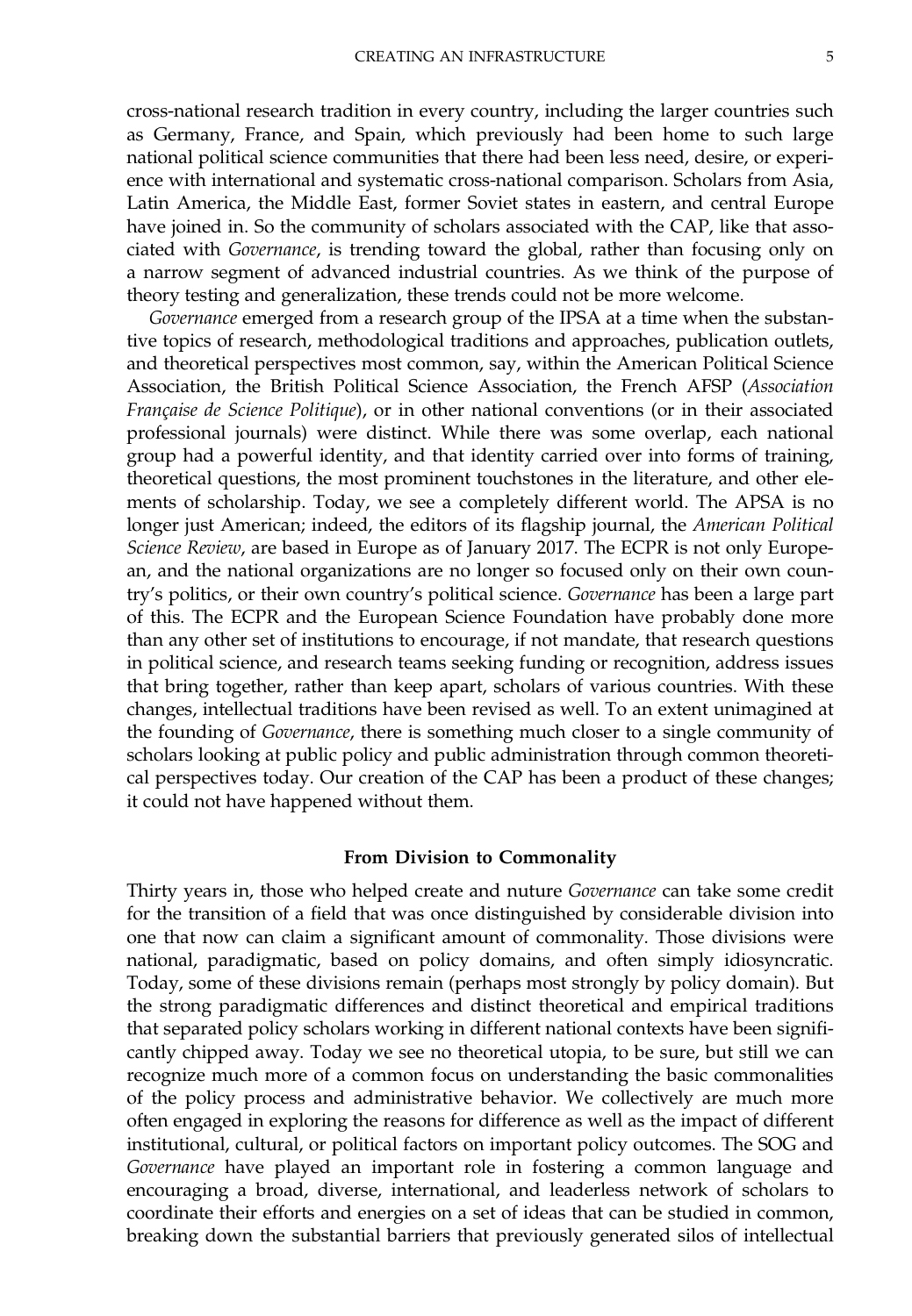knowledge where the first priority was always to focus on the peculiarities of one's geographical or domain-specific focus of inquiry.

Some of this agenda remains aspirational, we must admit. But Governance has been at the center of the substantial progress that has been made in creating a truly integrated cross-national community of scholars. The CAP has been an explicit effort by a large network of scholars across many countries to create an infrastructure for the systematic comparisons of public policy outcomes, processes, and institutional relations. By itself, it cannot succeed. We hope, however, that it can be a catalyst for a highly productive new generation of scholarship. Governance has done the same over the first 30 years of publication.

What is the unfinished agenda? The most important progress that has been made in the past is the creation of an integrated intellectual community across national borders. There remain, of course, many different intellectual traditions, as the study of comparative public policy has no single paradigmatic theoretical tradition that guides all of our work. This may or may not arrive in the distant future; certainly it is not on the horizon. Without a single paradigm, scholars inevitably will be asking different questions and investigating them following different research traditions. However, we might distinguish between theoretically driven differences and those that have simply accreted due to particular national or literature-based traditions and vocabularies. One is a short-term barrier to comparison, since those from different theoretical traditions may occasionally speak past each other. However, these theoretical differences may eventually be confronted with test cases and empirical facts that cannot be pushed aside, and one theoretical tradition may show its value over another, or new theories may arise perhaps combining features of the old ones. The other types of barriers, those coming from mere national or literature-based tradition, however, have no particular redeeming value. As we develop a literature ever more deeply integrated across different traditions, we will drop these artificial distinctions. And that will leave us with our true theoretical differences. At that point, our attention will be where it should be: on a limited number of fundamentally important issues of theoretical concern. The micro will have given way to the macro. And we will be better off for it.

#### References

- Aberbach, Joel D., Robert D. Putnam, and Bert A. Rockman. 1981. Bureaucrats and Politicians in Western Democracies. Cambridge, MA: Harvard University Press.
- Arts, Wil, and John Gelissen. 2010. "Models of the Welfare State." In The Oxford Handbook of the Welfare State, ed. Francis G. Castles, Stephan Leibfried, Jane Lewis, Herbert Obinger, and Christopher Pierson. New York: Oxford University Press, pp. 569–583.
- Baskin, Mark A. 1989. "The Evolution of Policy Communities in Socialist Yugoslavia: The Case of Worker Migration Abroad." Governance 2 (1): 67–85.
- Baumgartner, Frank R. 1989. "Independent and Politicized Policy Communities: Education and Nuclear Energy in France and the United States." Governance 2 (1): 42–66.
- 2013. "Ideas and Policy Change." Governance 26 (2): 239-258.
- Baumgartner, Frank R., and Bryan D. Jones. 1993. Agendas and Instability in American Politics. Chicago: University of Chicago Press.

-. 2015. The Politics of Information. Chicago: University of Chicago Press.

- Bentley, Arthur F. 1908. The Process of Government. Chicago: University of Chicago Press.
- Campbell, John Creighton. 1989. "Bureaucratic Primacy: Japanese Policy Communities in an American Perspective." Governance 2 (1): 5–22.
- Campbell, John Creighton, with Mark A. Baskin, Frank R. Baumgartner, and Nina P. Halpern. 1989. "Afterword on Policy Communities: A Framework for Comparative Research." Governance 2 (1): 86–94.
- Cater, Douglass. 1964. Power in Washington. New York: Random House.